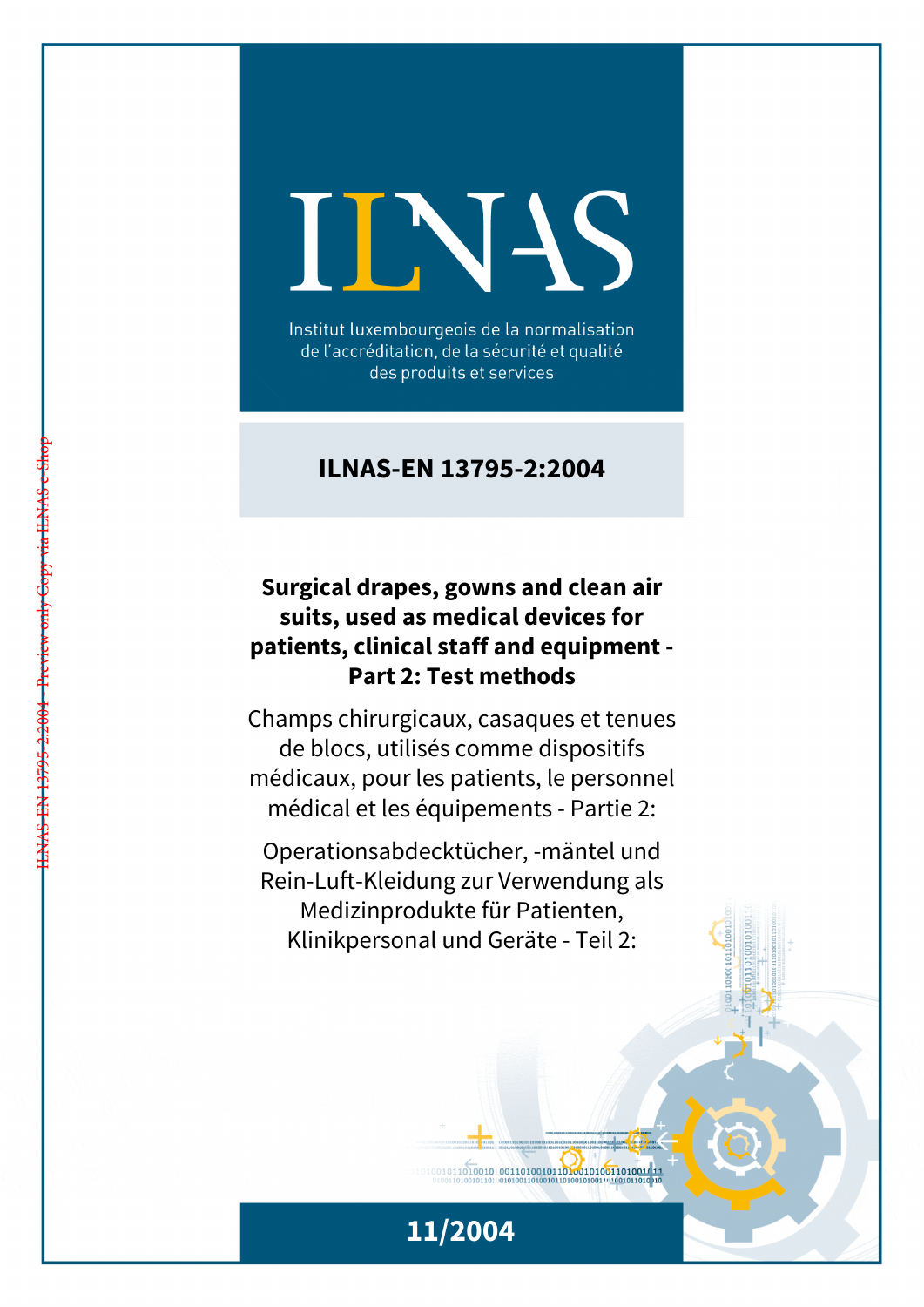#### **National Foreword**

This European Standard EN 13795-2:2004 was adopted as Luxembourgish Standard ILNAS-EN 13795-2:2004.

Every interested party, which is member of an organization based in Luxembourg, can participate for FREE in the development of Luxembourgish (ILNAS), European (CEN, CENELEC) and International (ISO, IEC) standards:

- Participate in the design of standards
- Foresee future developments
- Participate in technical committee meetings

https://portail-qualite.public.lu/fr/normes-normalisation/participer-normalisation.html

#### **THIS PUBLICATION IS COPYRIGHT PROTECTED**

Nothing from this publication may be reproduced or utilized in any form or by any mean - electronic, mechanical, photocopying or any other data carries without prior permission!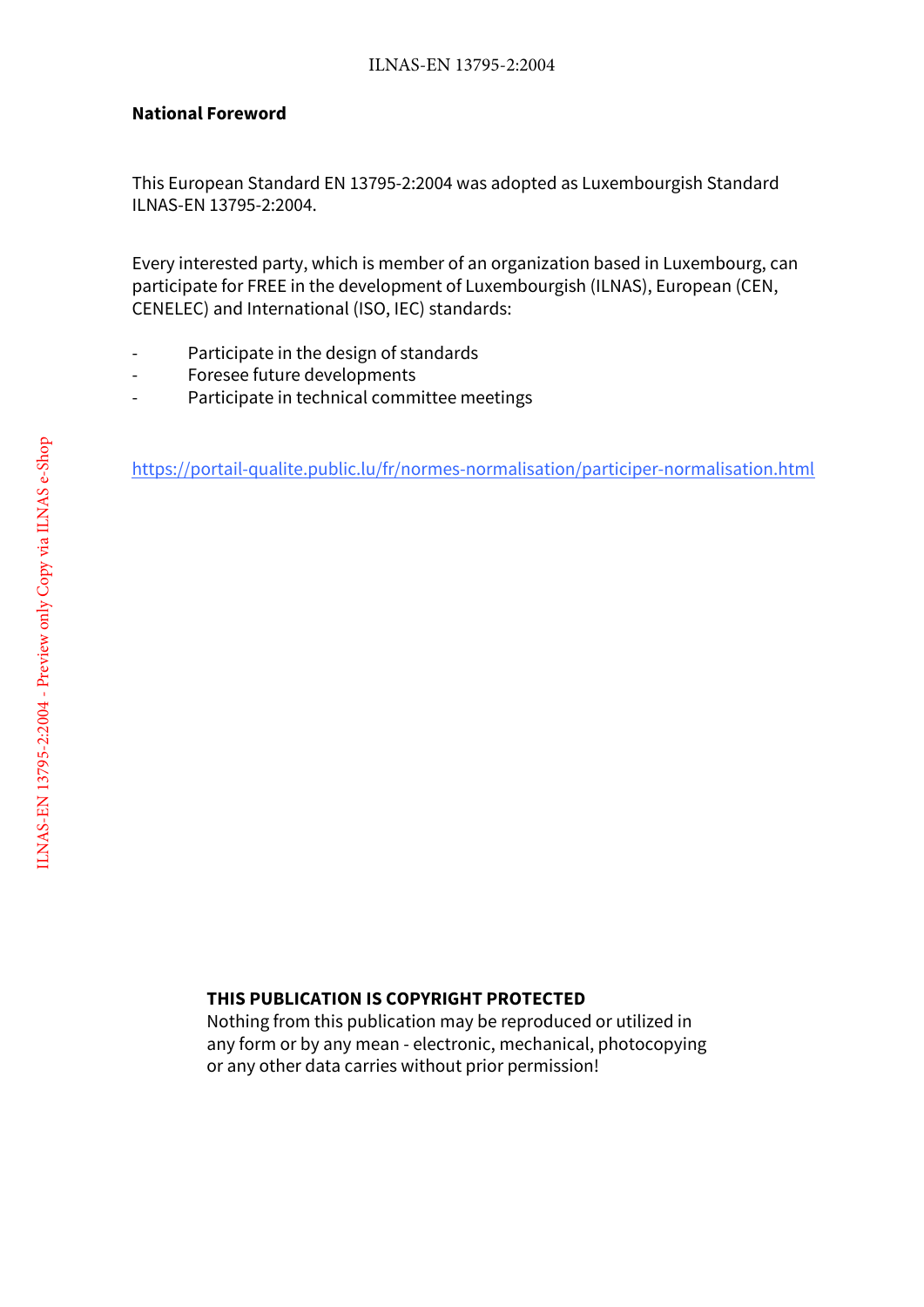# EUROPEAN STANDARD<sup>ILNAS-EN 13795-2:2004</sup>EN 13795-2

## NORME EUROPÉENNE

EUROPÄISCHE NORM

November 2004

ICS 11.140

English version

## Surgical drapes, gowns and clean air suits, used as medical devices for patients, clinical staff and equipment - Part 2: Test methods

Champs chirurgicaux, casaques et tenues de blocs, utilisés comme dispositifs médicaux, pour les patients, le personnel medical et les équipements - Partie 2: Méthodes d'essai

Operationsabdecktücher, -mäntel und Rein-Luft-Kleidung zur Verwendung als Medizinprodukte für Patienten, Klinikpersonal und Geräte - Teil 2: Prüfverfahren

This European Standard was approved by CEN on 15 October 2004.

CEN members are bound to comply with the CEN/CENELEC Internal Regulations which stipulate the conditions for giving this European Standard the status of a national standard without any alteration. Up-to-date lists and bibliographical references concerning such national standards may be obtained on application to the Central Secretariat or to any CEN member.

This European Standard exists in three official versions (English, French, German). A version in any other language made by translation under the responsibility of a CEN member into its own language and notified to the Central Secretariat has the same status as the official versions.

CEN members are the national standards bodies of Austria, Belgium, Cyprus, Czech Republic, Denmark, Estonia, Finland, France, Germany, Greece, Hungary, Iceland, Ireland, Italy, Latvia, Lithuania, Luxembourg, Malta, Netherlands, Norway, Poland, Portugal, Slovakia, Slovenia, Spain, Sweden, Switzerland and United Kingdom.



EUROPEAN COMMITTEE FOR STANDARDIZATION COMITÉ EUROPÉEN DE NORMALISATION EUROPÄISCHES KOMITEE FÜR NORMUNG

**Management Centre: rue de Stassart, 36 B-1050 Brussels**

© 2004 CEN All rights of exploitation in any form and by any means reserved worldwide for CEN national Members.

Ref. No. EN 13795-2:2004: E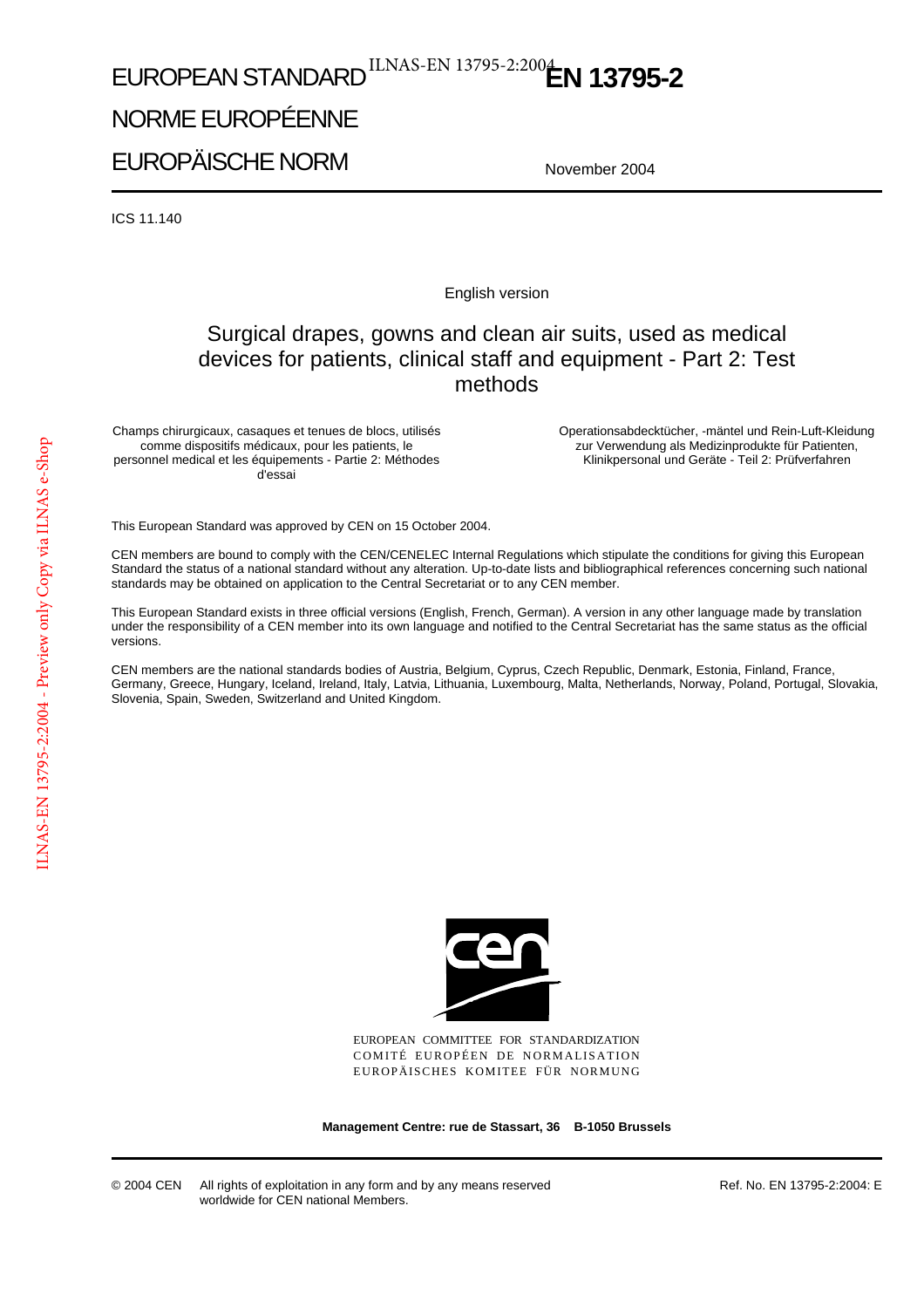## **Contents**

|                                                                                                                                                                                                                                                                                                                                                                                                                                                                                  | Page |  |
|----------------------------------------------------------------------------------------------------------------------------------------------------------------------------------------------------------------------------------------------------------------------------------------------------------------------------------------------------------------------------------------------------------------------------------------------------------------------------------|------|--|
| $\label{prop:1} \textbf{For} \textbf{word} \textcolor{red}{.} \textbf{} \textcolor{red}{.} \textbf{} \textcolor{red}{.} \textbf{} \textcolor{red}{.} \textbf{} \textcolor{red}{.} \textbf{} \textcolor{red}{.} \textbf{} \textcolor{red}{.} \textbf{} \textcolor{red}{.} \textbf{} \textcolor{red}{.} \textbf{} \textcolor{red}{.} \textbf{} \textcolor{red}{.} \textbf{} \textcolor{red}{.} \textbf{} \textcolor{red}{.} \textbf{} \textcolor{red}{.} \textbf{} \textcolor{red$ |      |  |
|                                                                                                                                                                                                                                                                                                                                                                                                                                                                                  |      |  |
| 1                                                                                                                                                                                                                                                                                                                                                                                                                                                                                |      |  |
| $\mathbf{2}$                                                                                                                                                                                                                                                                                                                                                                                                                                                                     |      |  |
| 3                                                                                                                                                                                                                                                                                                                                                                                                                                                                                |      |  |
| $\overline{\mathbf{4}}$                                                                                                                                                                                                                                                                                                                                                                                                                                                          |      |  |
| 4.1                                                                                                                                                                                                                                                                                                                                                                                                                                                                              |      |  |
| 4.2                                                                                                                                                                                                                                                                                                                                                                                                                                                                              |      |  |
| 5                                                                                                                                                                                                                                                                                                                                                                                                                                                                                |      |  |
| 5.1                                                                                                                                                                                                                                                                                                                                                                                                                                                                              |      |  |
| 5.2                                                                                                                                                                                                                                                                                                                                                                                                                                                                              |      |  |
| 5.3                                                                                                                                                                                                                                                                                                                                                                                                                                                                              |      |  |
| 5.4                                                                                                                                                                                                                                                                                                                                                                                                                                                                              |      |  |
| 5.5                                                                                                                                                                                                                                                                                                                                                                                                                                                                              |      |  |
| 5.6                                                                                                                                                                                                                                                                                                                                                                                                                                                                              |      |  |
| 5.7                                                                                                                                                                                                                                                                                                                                                                                                                                                                              |      |  |
| 5.8                                                                                                                                                                                                                                                                                                                                                                                                                                                                              |      |  |
| 5.9                                                                                                                                                                                                                                                                                                                                                                                                                                                                              |      |  |
| Annex ZA (informative) Relationship between this European Standard and the Essential                                                                                                                                                                                                                                                                                                                                                                                             |      |  |
|                                                                                                                                                                                                                                                                                                                                                                                                                                                                                  |      |  |
|                                                                                                                                                                                                                                                                                                                                                                                                                                                                                  |      |  |